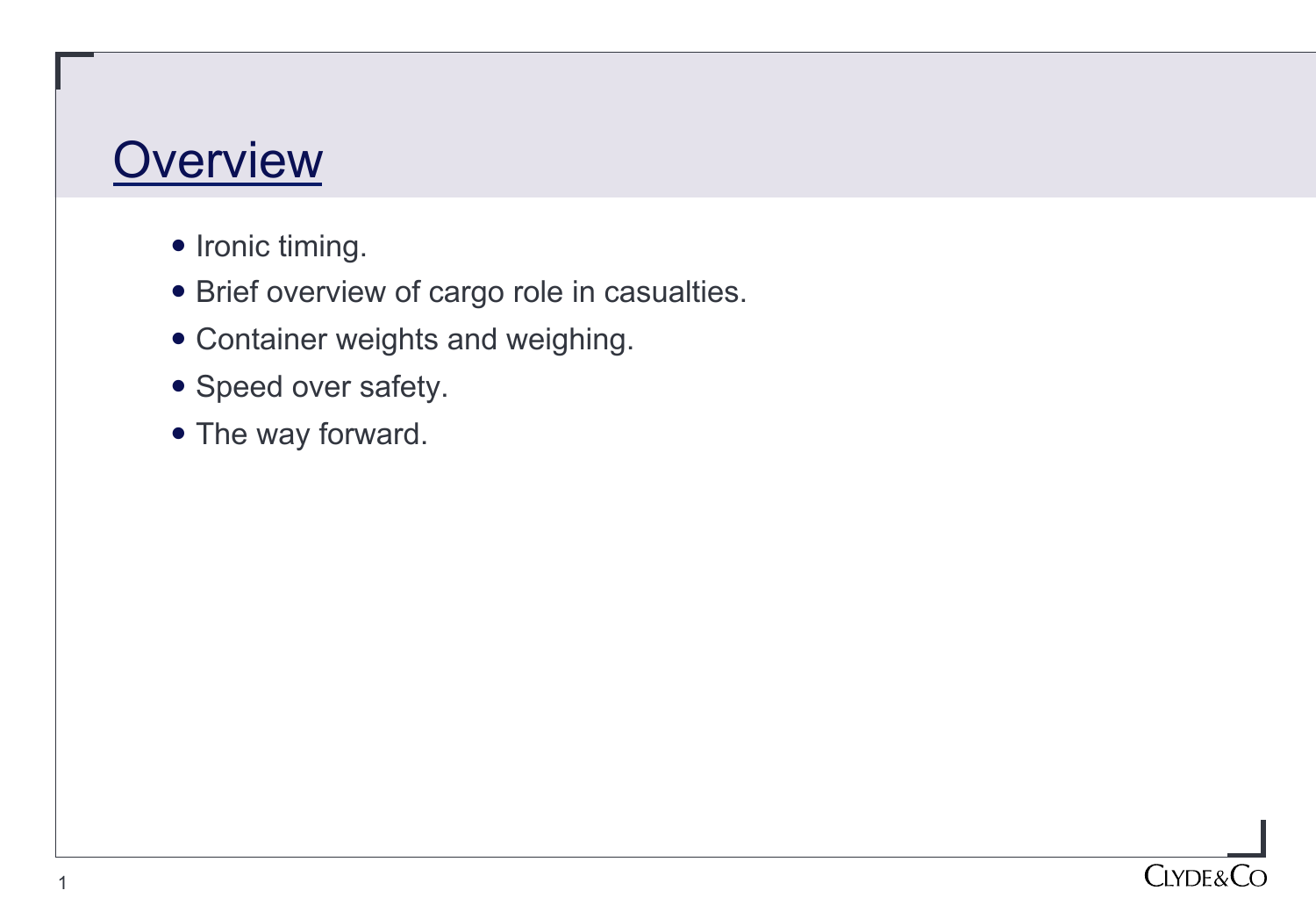# "MOL COMFORT"

- Catastrophic hull failure.
- Weather/sea conditions.
- Possibly bending moments issues.
- Container distribution and weights.
- Design issues.
- Other factors.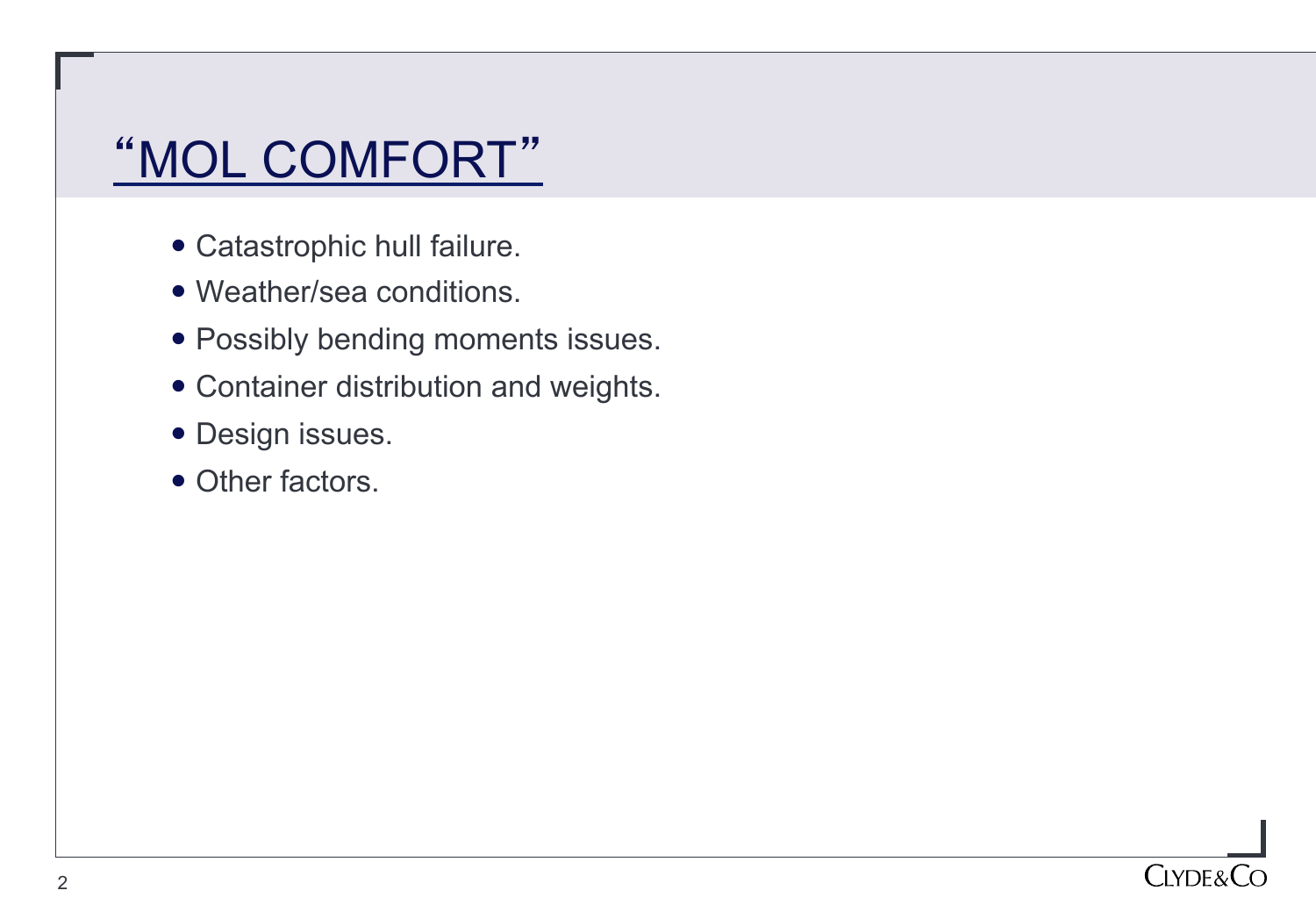## How might cargo contribute to casualties?

- Explosions and fires.
- Hull failures.
- Sinkings.
- Is it cargo alone?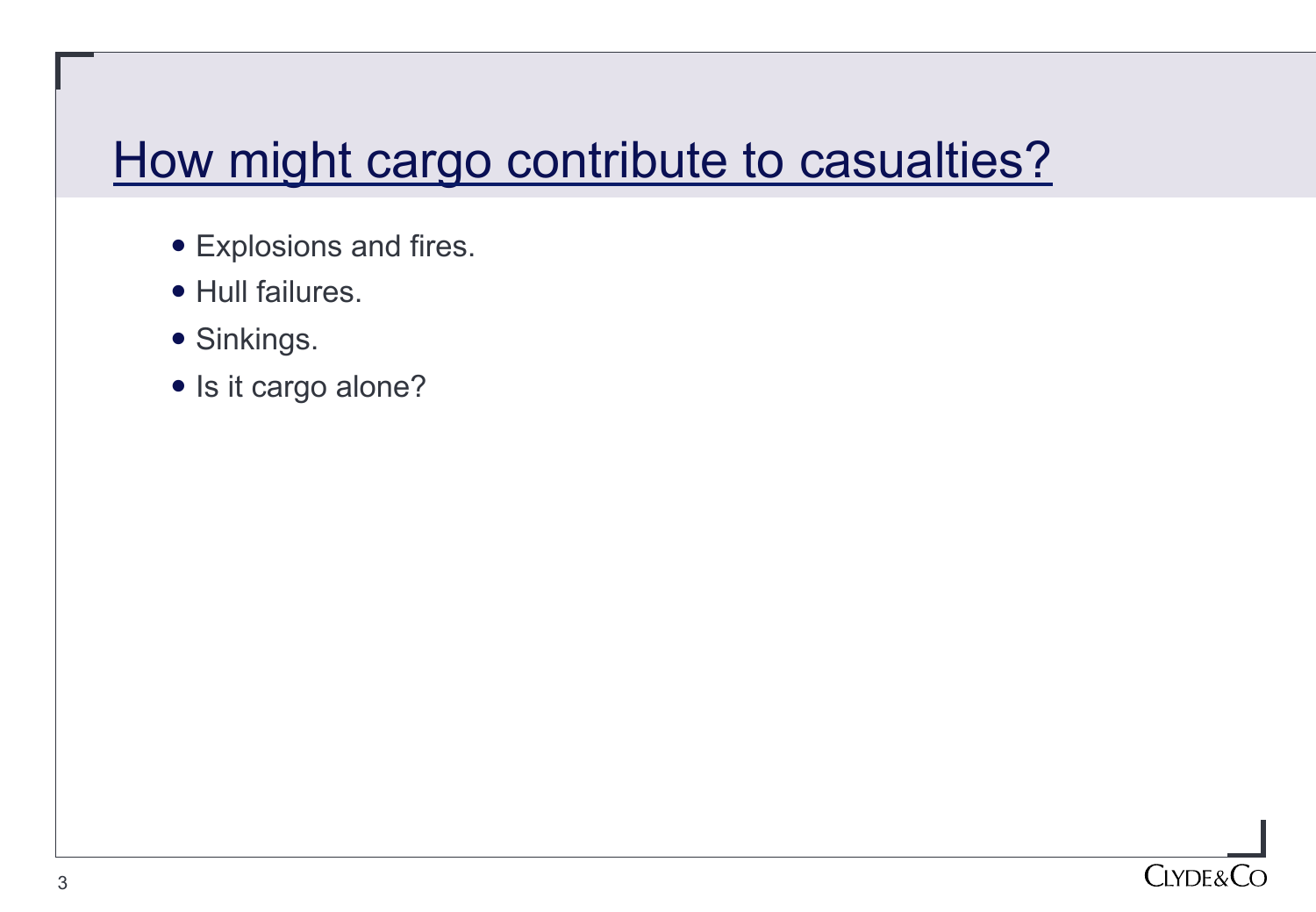# Calcium Hypochlorite (UN-2880)

- "ACONCAGUA"; "CMA DJAKARTA", "CONTSHIP FRANCE" and "DJ HARMONY"
- Safe carriage of Calcium Hypochlorite.
- Unstable cargo or unsafe stowage?
- Use of reefer containers.
- "CHARLOTTE MAERSK".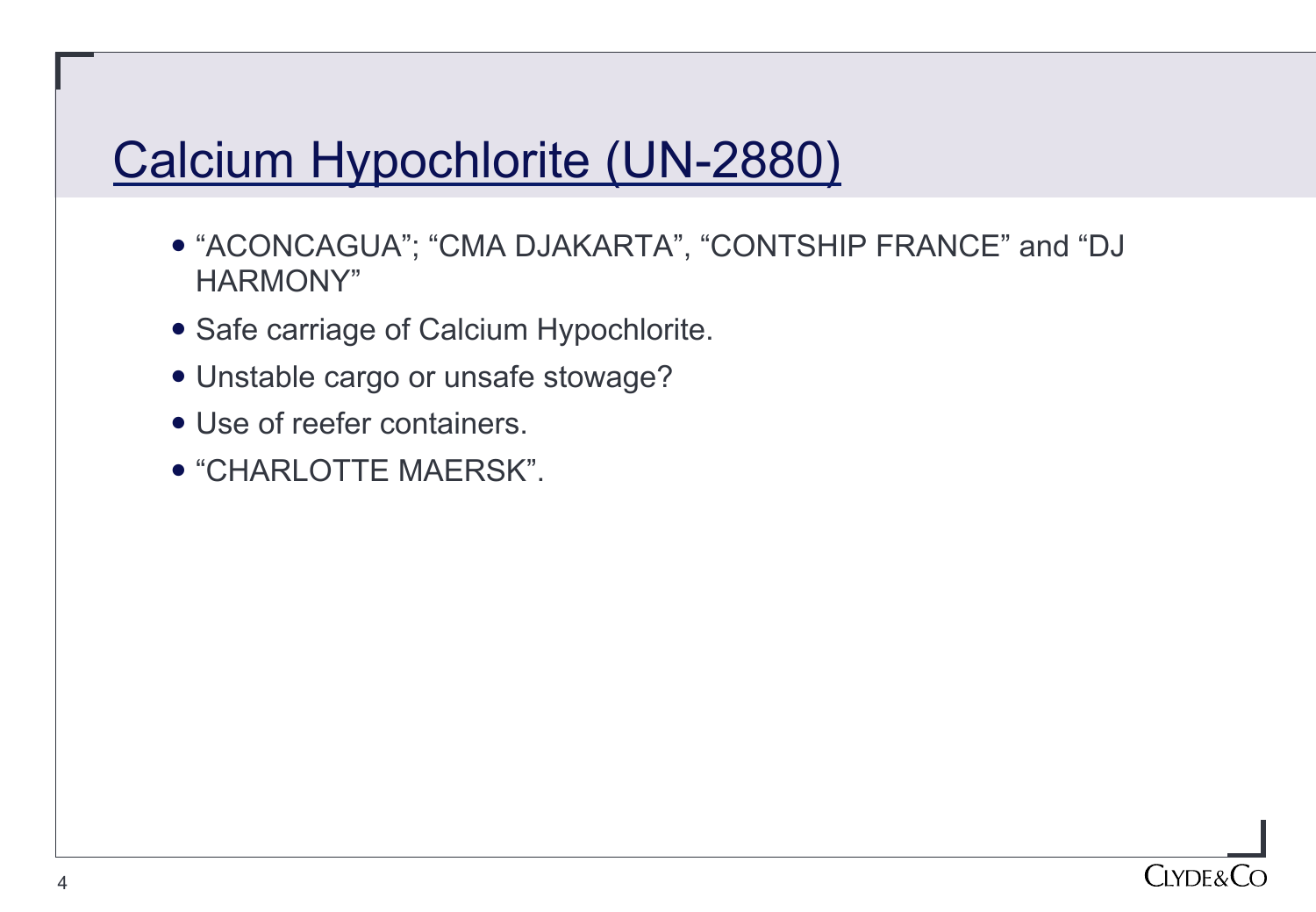#### Misdeclaration of container weights

- "MSC NAPOLI".
- 660 containers on deck 137 had different weights to that declared (312) mt), one was 20 mt different and 7% of containers out of position.
- Enough to result in catastrophic hull failure?
- Averaging out of incorrect weights.
- "ANGEL N".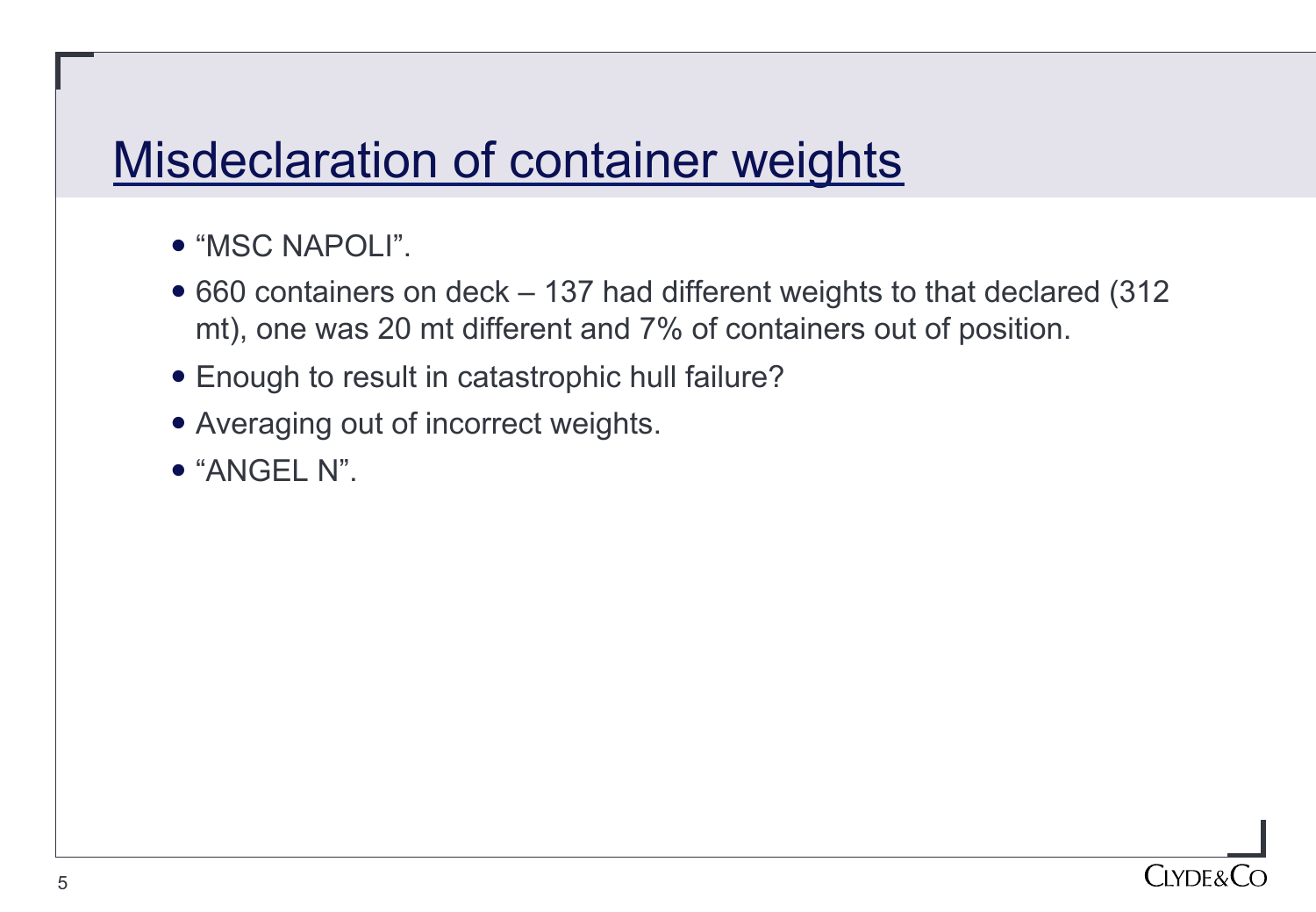## Speed over safety

- Container industry designed for speed.
- Minimise costs of carriage.
- Impact on safety.
- Weighing of containers.
- Enquiries regarding dangerous goods.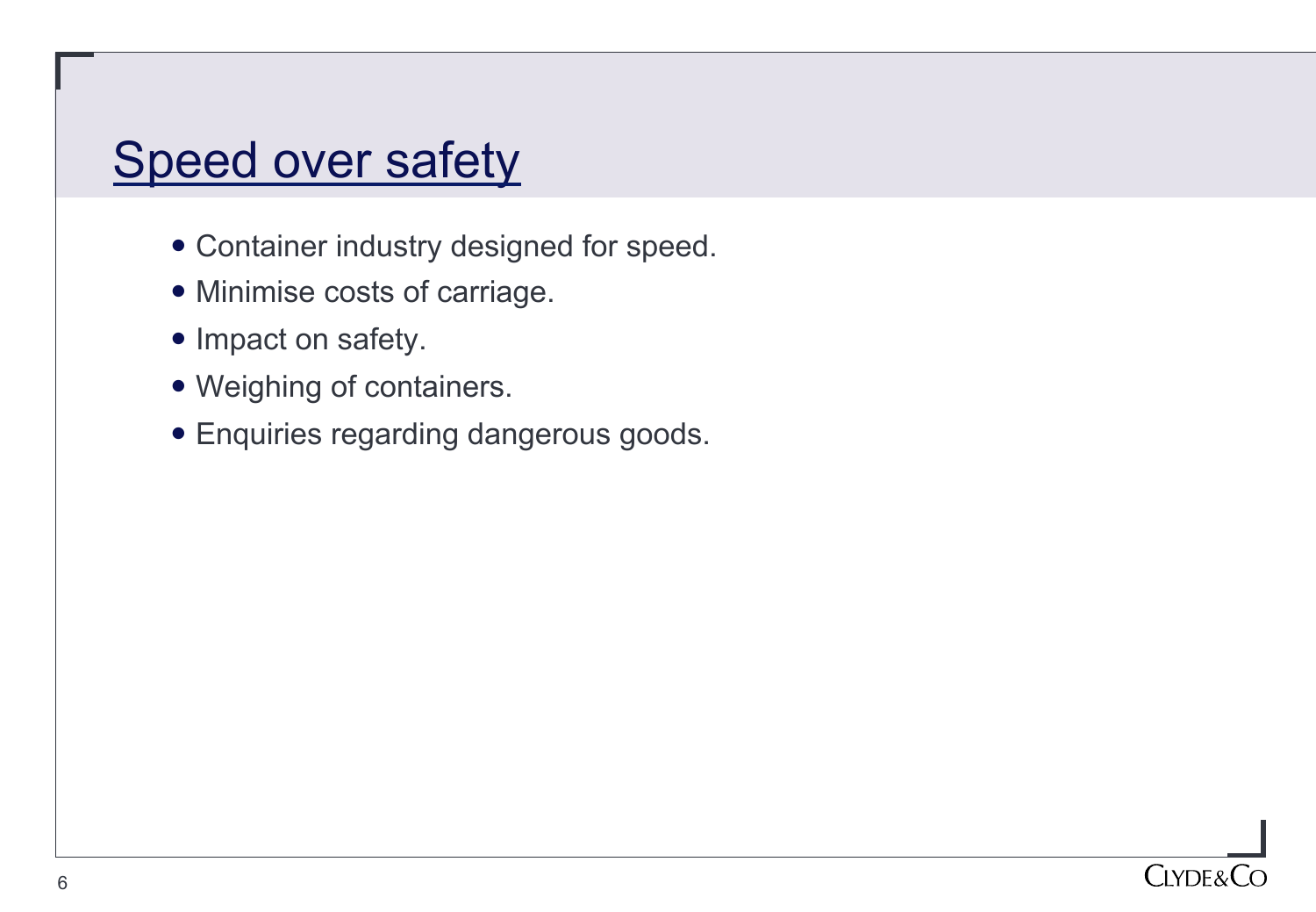#### The future

- Increased safety resulting in increased costs.
- "Christmas is cancelled".